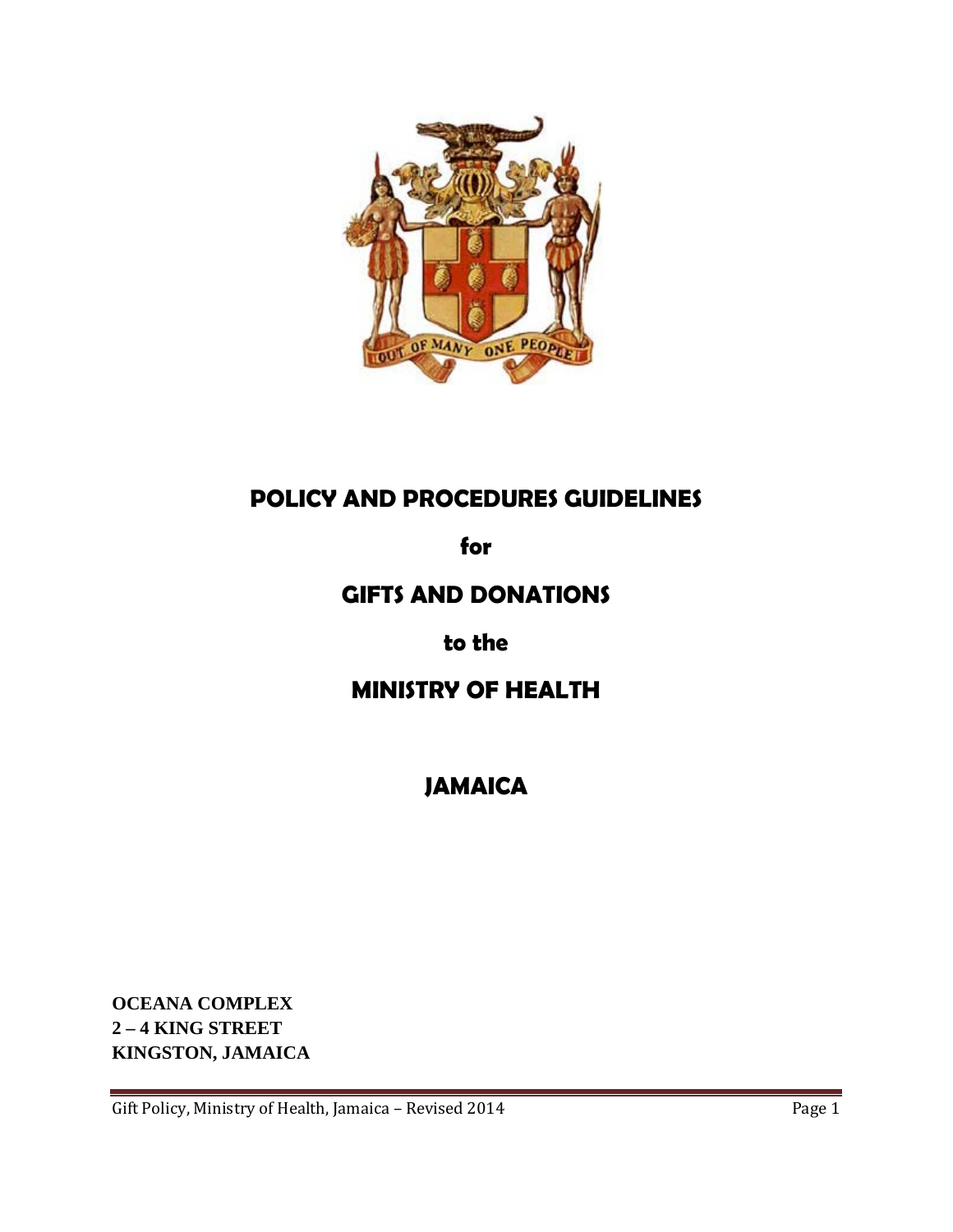## **TABLE OF CONTENTS**

|     |              |                                                                       | <b>PAGE</b>             |
|-----|--------------|-----------------------------------------------------------------------|-------------------------|
| 1.0 |              | <b>Background</b>                                                     | $\overline{\mathbf{3}}$ |
| 2.0 |              | <b>Policy Objectives</b>                                              | 3                       |
| 3.0 |              | <b>Definitions</b>                                                    | $\overline{\mathbf{4}}$ |
| 4.0 |              | <b>Conflict of Interest</b>                                           | 5                       |
| 5.0 |              | <b>Policy and Procedures</b>                                          | 5                       |
|     | 5.1          | <b>Receival of Gifts and Donations</b>                                | 5                       |
|     | 5.2          | <b>Focal Point and relevant Duties</b>                                | 5                       |
|     | 5.3          | <b>Four-Step Donation Process</b>                                     | 5                       |
|     | 5.4          | <b>Obligation of Parties</b>                                          | 6                       |
|     |              | <b>The Foundation</b><br>5.4.1                                        | 6                       |
|     |              | 5.4.2<br><b>Regional Health Authorities, Departments and Agencies</b> | 7                       |
|     |              | 5.4.3<br><b>The Donors</b>                                            | 7                       |
|     |              | 5.4.4<br><b>The National Health Fund</b>                              | 7                       |
|     |              | <b>Schedules - Checklists and Specifications</b>                      | 8                       |
|     | $\mathbf{A}$ | <b>Gifts of Consumables and Pharmaceuticals</b>                       | 8                       |
|     | B            | <b>Gifts of Assets</b>                                                | 10                      |
|     | $\mathbf C$  | <b>Gifts of Services</b>                                              | 13                      |
|     | $\mathbf{D}$ | <b>Gifts of Cash and Cash Equivalents</b>                             | 14                      |
| 6.0 |              | <b>Authorization</b>                                                  | 15                      |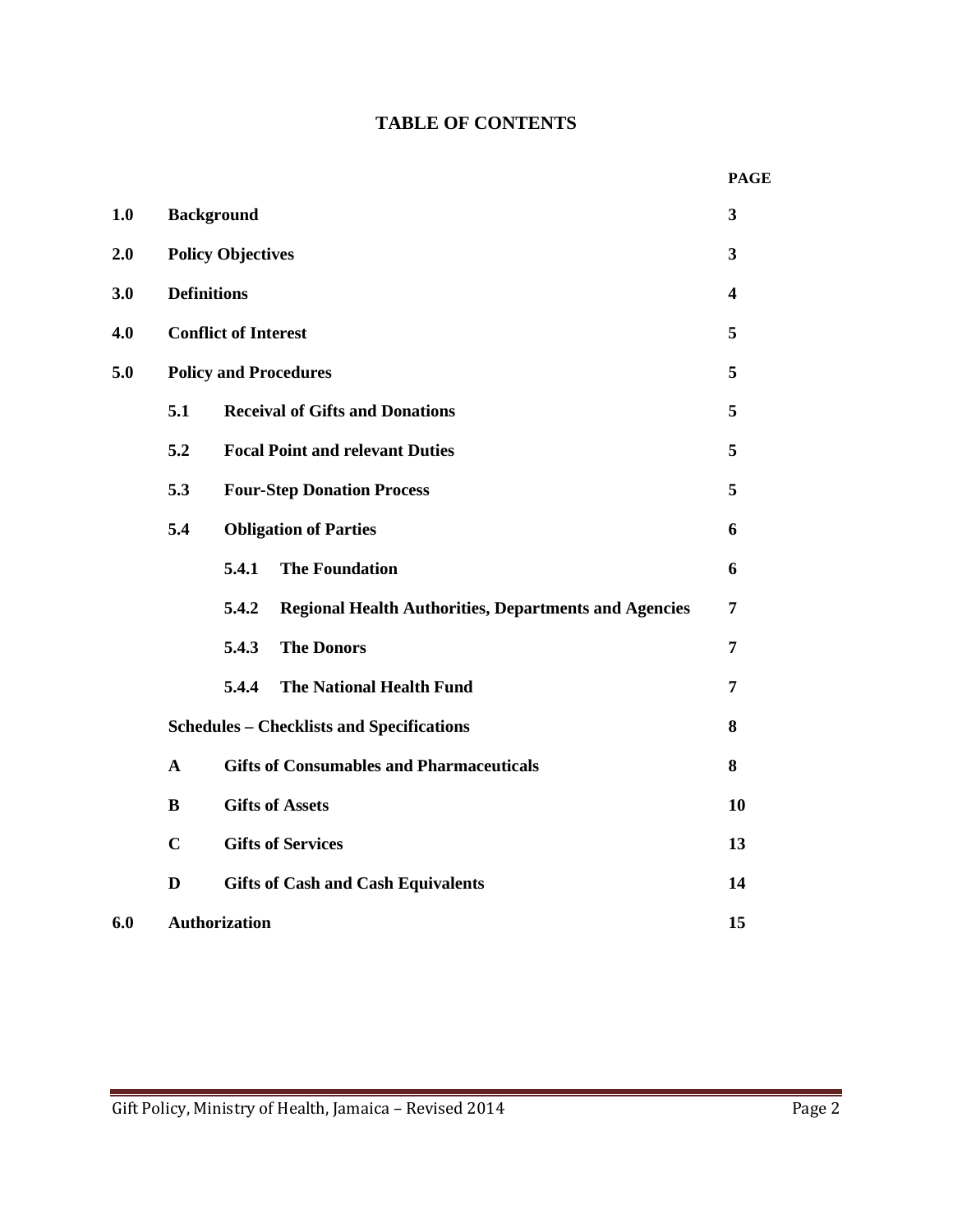## **POLICY AND PROCEDURES GUIDELINES for GIFTS AND DONATIONS to the**

## **MINISTRY OF HEALTH**

## **1.0 BACKGROUND**

- **1.1** The Ministry of Health operates 24 hospitals and over 300 health centres across Jamaica. On an annual basis approximately 3 million patient-visits are made to these public health facilities.
- **1.2** The main sources of funding to the public health sector are from the Government of Jamaica Consolidated Fund, National Health Fund, private insurance, development partners and to a limited extent, fees for selected services. The public health facilities have also benefitted from generous donations in cash and kind from both local and overseas sources. The Government of Jamaica HP ublic Sector Procurement Procedures (2012) requires that all donations, whether in cash or kind are accounted for in the Ministry's Estimates of Expenditure.
- **1.3** The development of the Policy and Procedures Guidelines for Gifts and Donations is in accordance with the following key initiatives and policy directives in the Ministry and the wider Public Sector:
	- Circular No. 17, dated June 10, 2013: Ministry of Finance and Planning Public Expenditure Policy Co-ordination Division, File No. 107/125 – Guidelines for the Acceptance of and Accounting for Gifts to the Government.
	- Revised Policy and Procedure Guidelines for Gifts and Donations to the December 28, 2011;
	- The Charitable Organization (Tax Harmonization) (Miscellaneous Provisions) Act, 2013;

## **2.0 POLICY OBJECTIVES**

**2.1** The objectives of the Policy and Procedures Guidelines are:

a) To ensure an effective system of acceptance, documentation and distribution of all resources mobilized for the public health sector.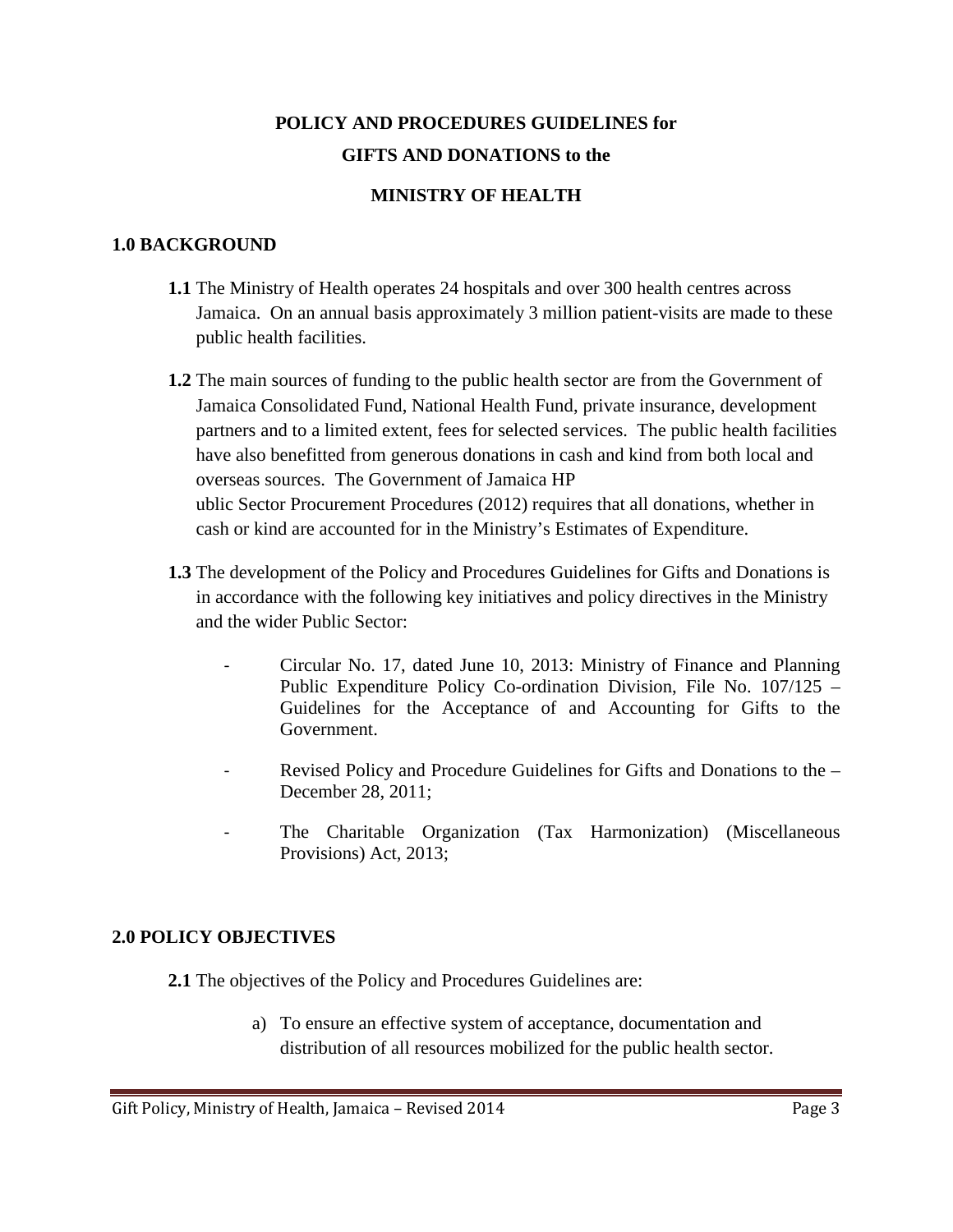- b) To improve the framework within which donors operate and relate to the Ministry, its departments and agencies.
- c) To ensure accountability and transparency in the resource mobilization system.

This Policy and Procedures Guidelines for gifts and donations is required to ensure that the Ministry, its Departments, Regional Health Authorities and Agencies (hereinafter referred to as the Ministry of Health) meet the fulfilment for proper accounting of all resources mobilized and received by the public health sector.

- **2.2** The resources donated may fall into any of the following four main categories:
	- a) Gifts of Consumables which may be in the form of pharmaceuticals, medical sundries, food, bed clothing, toiletries, etc. **(See Schedule A attached, for details)**
	- b) Gifts of Assets which may be in the form of medical equipment , furniture and motor vehicles (including ambulances and mobile medial vehicles) and other vehicles. **(See Schedule B attached, for details).**
	- c) Gifts of Services This may be in the form of medical volunteers. **(See Schedule C attached, for details).** Refer also to Guidelines for Medical Missions.
	- d) Gifts of Money. **(See Schedule D).**

## **3.0 DEFINITIONS**

- **3.1** Consumables Gift of consumables include items such as food, medication, medical supplies, bed linen, toiletries and toys.
- **3.2** Entities include corporations, foundations, government agencies, individuals and partnerships.
- **3.3** Medical equipment is any equipment used to diagnose, monitor or treat a medical condition.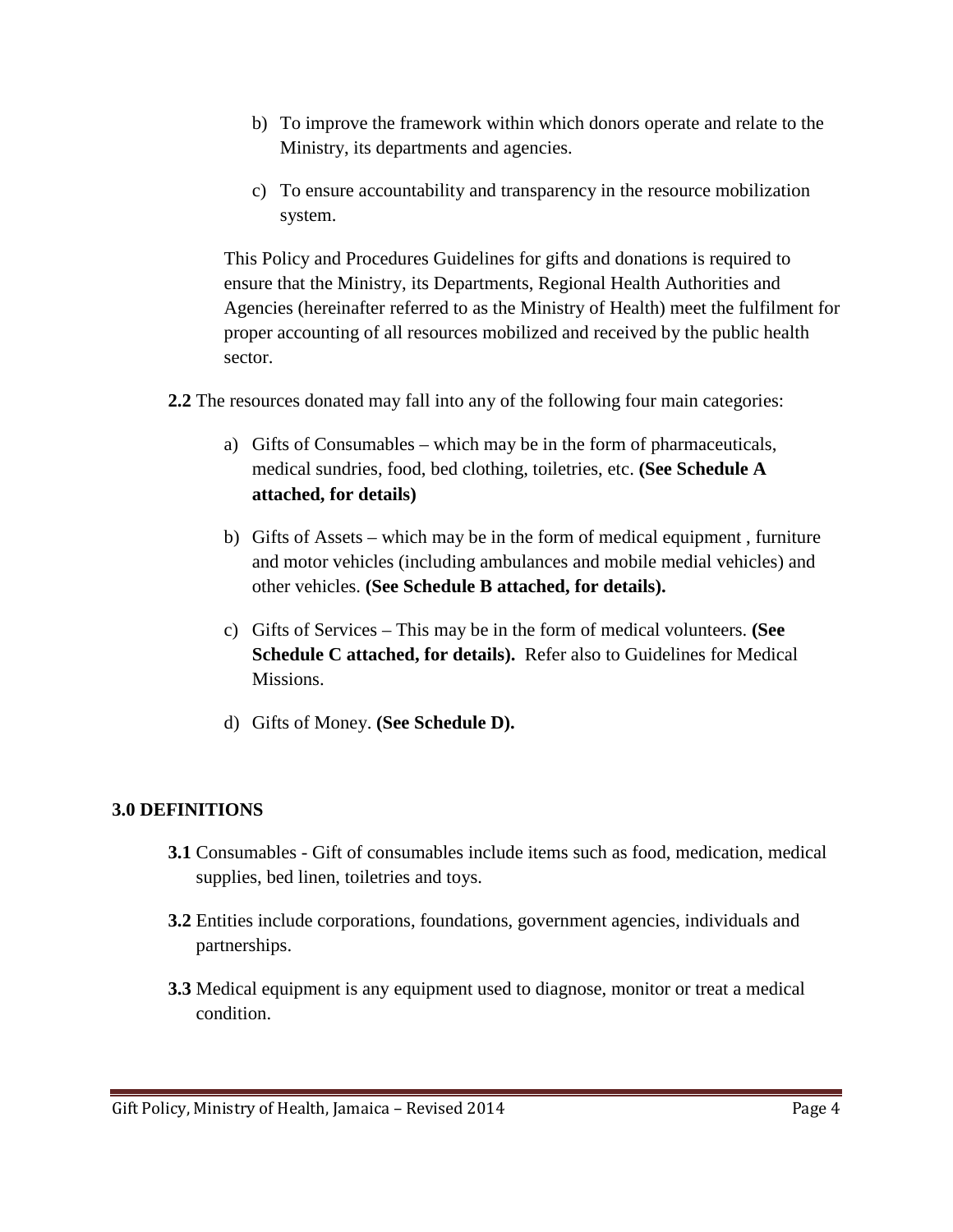- **3.4** Medical supplies include items such as microbiology supplies, chemicals, syringes and needles, laboratory reagents and microscopes.
- **3.5** Local donors are those private individuals or entities that are locally-based.
- **3.6** Overseas donors are those private individuals or entities that reside and operate outside of Jamaica.

## **4.0 CONFLICT OF INTEREST**

Gifts will not be accepted as an incentive for hidden benefits, rights or privileges to the donor. The Ministry of Health reserves the right to assess whether potential gifts could impair its objectivity and independence in conducting future arms-length commercial or non-commercial transactions. The Ministry will also maintain and uphold the provisions of the GOJ Procurement Guidelines in force.

## **5.0 POLICY AND PROCEDURES**

## **5.1 Receival of Gifts and Donations**

The Ministry of Health will establish a Foundation to receive all gifts and donations intended for the Ministry.

#### **5.2 Focal Point and relevant duties:**

The Foundation's Co-ordinator will manage the administrative functions relating to the resources from donors (both local and overseas). The Co-ordinator will acknowledge and tabulate all donations.

## **5.3 Four-Step Donation Process:**

- 1. Donors should indicate their offer of items to the Foundation's Co-ordinator , and complete and submit the appropriate checklist at:
	- a. Schedule A1 for gifts of Consumables and Pharmaceuticals;
	- b. Schedule B1 for gifts of Assets, including Medical Equipment;
	- c. Schedule C1 for gifts of Services;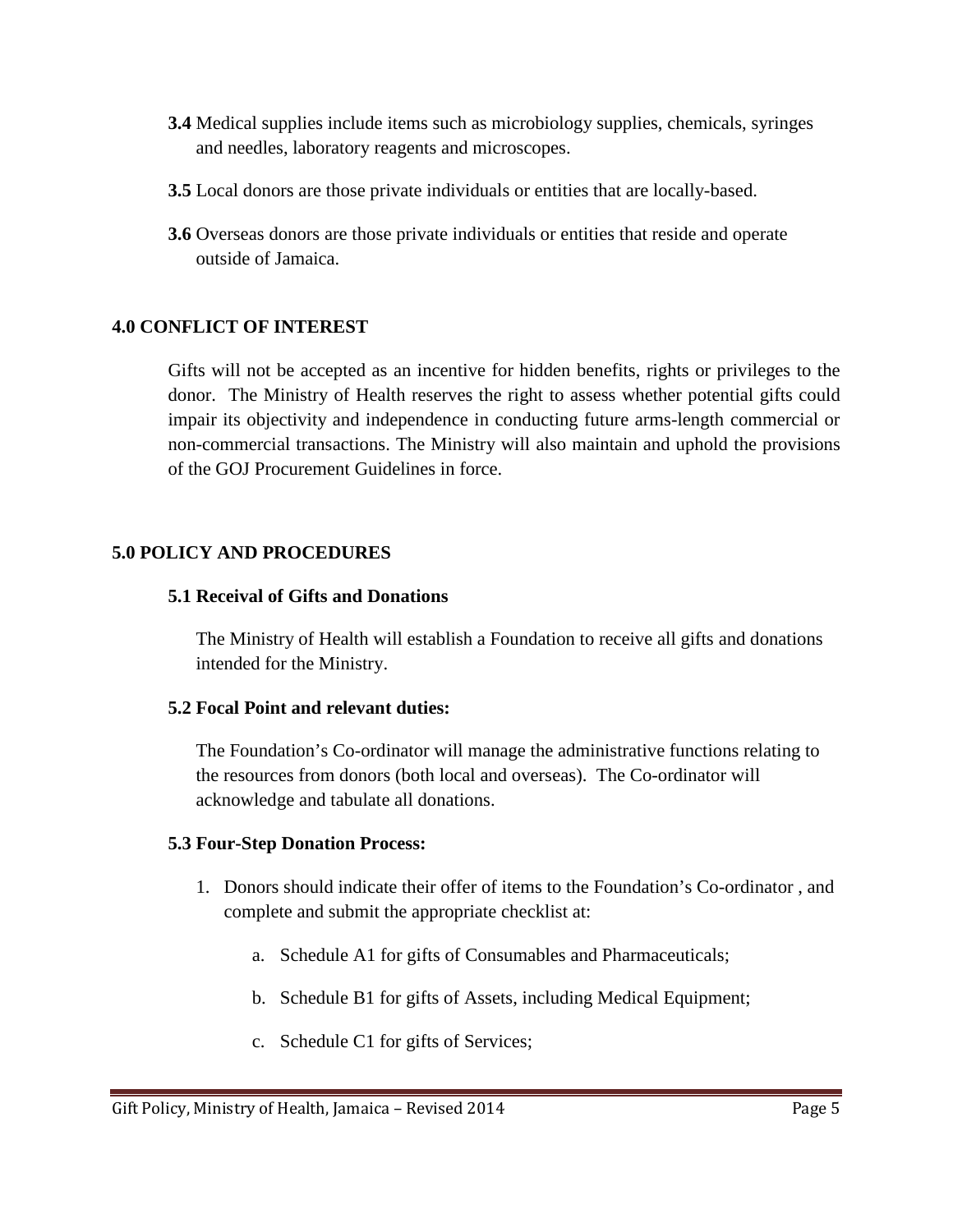- d. Schedule D1 for gifts of Money.
- 2. The Foundation's Co-ordinator will acknowledge the offer in collaboration with the relevant officers at the national and local level,

assess the item(s) to determine if it meets established standards and whether it would be economical, relevant and ethical to accept the donation(s) after which final approval will be granted by way of an acceptance letter.

- 3. Donors should arrange:
	- a. Shipping and other administrative costs for gifts of Consumables, Pharmaceuticals and Assets to Jamaica;
	- b. With the Foundation's Co-ordinator, the delivery of gifts of Services according to prescribed guidelines;
	- c. For the wiring/transfer of funds to the Foundation's bank account.
- 4. The Foundation's Co-ordinator accepts gifts and issues Certificate of Appreciation/Acknowledgement.

## **5.4 Obligation of Parties**

#### *5.4.1 The Foundation shall:*

- 1. Specify the requirements that must be met in respect of the donation(s) such as registration of drugs in Jamaica, colour code system required for medical equipment and the specifications of all related equipment as outlined by the Ministry of Health guidelines. (See detailed specifications at Schedule A).
- 2. Ensure that such donations are in keeping with the Ministry of Health's plan for health service delivery.
- 3. Where appropriate, consult with the Jamaica Customs Department for the clearance of gifts donated by an overseas source.
- 4. Provide report to donors on the conditions of gifts and their distribution within the health system.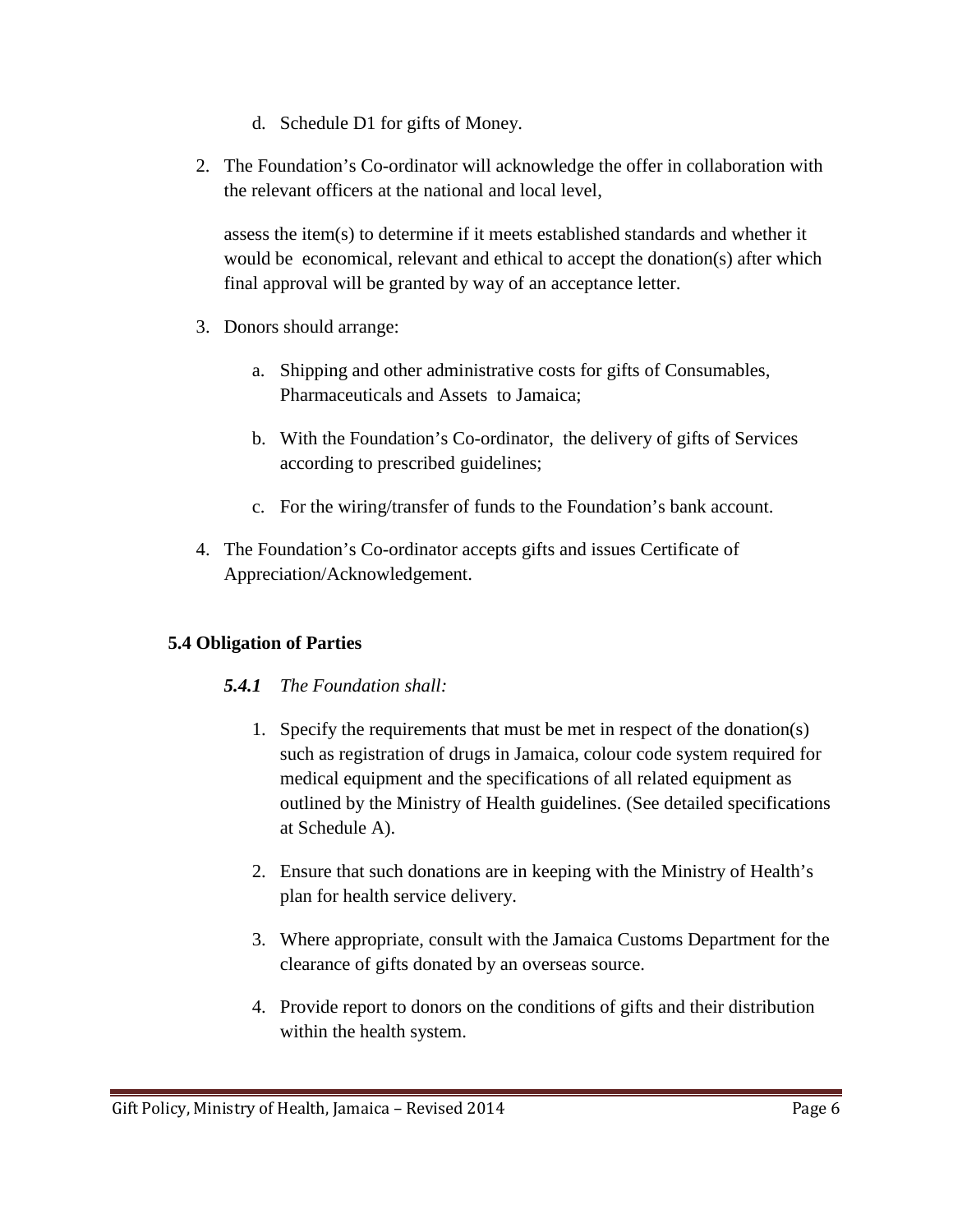- *5.4.2 Ministry's Regional Health Authorities (RHAs), Departments and Agencies shall:*
	- 1. Refer all offer of resources to The Foundation's Co-ordinator.
	- 2. Participate in the initial consultation and assessment of the offer of resources.

## *5.4.3 Donors should:*

- 1. Be so authorised to donate the resources.
- 2. Ensure that pre-owned equipment is refurbished prior to donating the item.
- 3. Provide prior notification of goods to be shipped.
- 4. Provide packing lists and invoices showing values and other pertinent information.
- 5. Consult and receive approval from the Foundation for correct consignment of goods.
- 6. In the case of donation of services:
	- a. Submit a report of activities, upon completion of such services, to Local/Regional Health Authority and copied to the Director, International Cooperation in Health within seven (7) days after the leaving the country.
	- b. Receive approval of draft and final report of activities in Jamaica prior to publication
- *5.4.4 The National Health Fund, the Ministry's agent,* is responsible for the warehousing and distribution of pharmaceutical drugs and sundries in keeping with directives from the Foundation.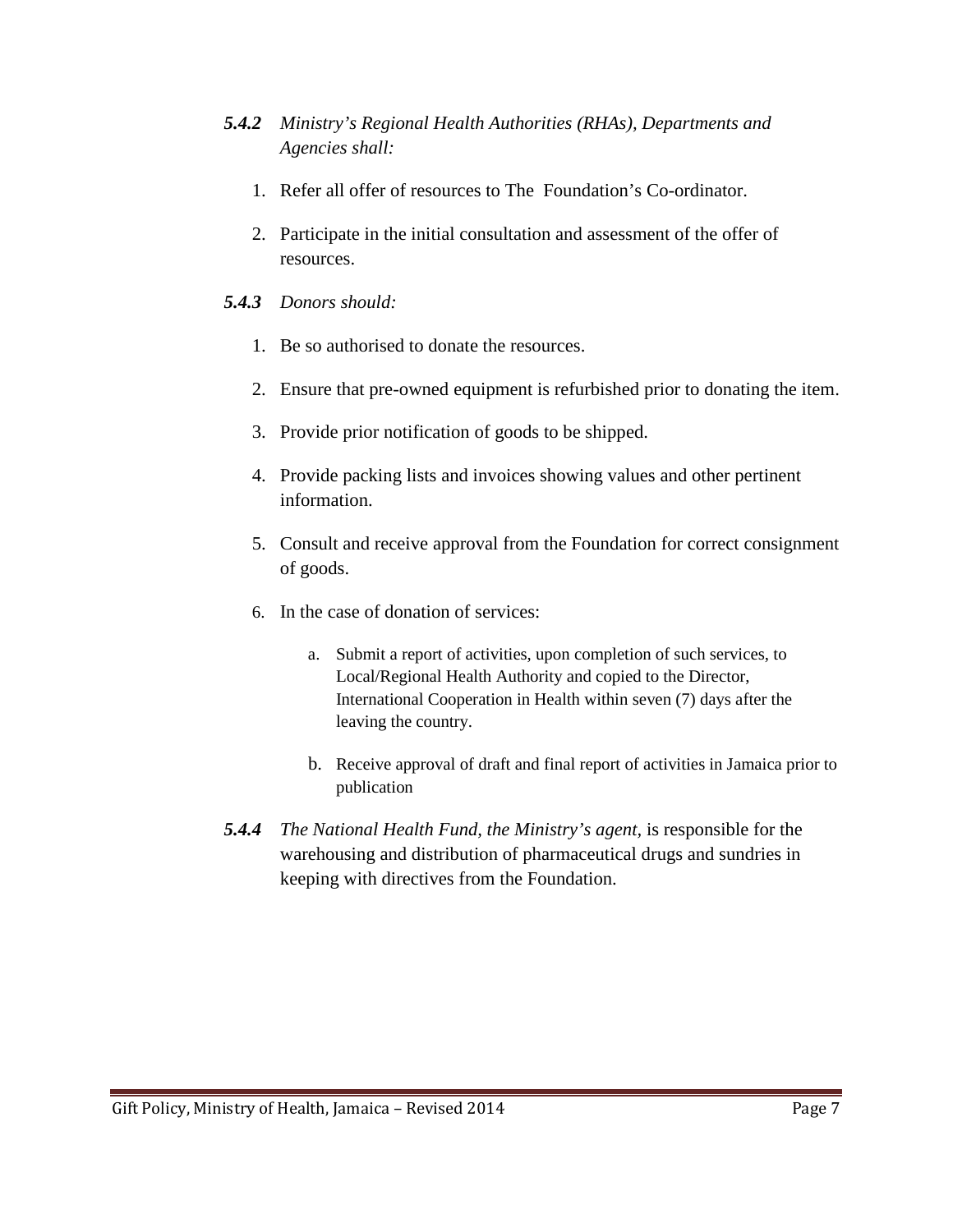## **GIFTS OF CONSUMABLES AND PHARMACEUTICALS**

#### **SCHEDULE A.1 CHECKLIST FOR DONATION OF CONSUMABLES & PHARMACEUTICALS**

| Donor(s): |                                                                                                                                                                                 | <b>Donor Address:</b> |         |                |                                 |  |  |  |
|-----------|---------------------------------------------------------------------------------------------------------------------------------------------------------------------------------|-----------------------|---------|----------------|---------------------------------|--|--|--|
|           | Donor(s) Phone:                                                                                                                                                                 |                       |         |                |                                 |  |  |  |
|           | Donor(s) E-mail                                                                                                                                                                 |                       |         |                |                                 |  |  |  |
| No.       | <b>Particulars</b>                                                                                                                                                              |                       | Yes     | N <sub>0</sub> | <b>Not</b><br><b>Applicable</b> |  |  |  |
| 1.        | Expiry date of items greater than 12 months after scheduled landed<br>date<br>(N.B. in the case of pharmaceuticals, give exact date of<br>expiration)                           |                       |         |                |                                 |  |  |  |
| 2.        | List of pharmaceuticals and/or consumables have been submitted to<br>the Foundation's Co-ordinator of the Ministry at least twenty-one<br>(21) days prior to shipment           |                       |         |                |                                 |  |  |  |
| 3.        | List includes – Name of drug                                                                                                                                                    |                       |         |                |                                 |  |  |  |
|           | Expiry date of at least 12 months after landed date                                                                                                                             |                       |         |                |                                 |  |  |  |
|           | Quantity                                                                                                                                                                        |                       |         |                |                                 |  |  |  |
|           | Estimated market value                                                                                                                                                          |                       |         |                |                                 |  |  |  |
|           | Name and address of supplier and manufacturer                                                                                                                                   |                       |         |                |                                 |  |  |  |
| 4.        | Appropriate drug importation permit has been obtained from the<br>Pharmaceutical Division prior to arrival of the donation                                                      |                       |         |                |                                 |  |  |  |
| 5.        | The brand of generic equivalent of a donation (drug) has been                                                                                                                   |                       |         |                |                                 |  |  |  |
|           | registered for use in Jamaica (except where the drug is to be                                                                                                                   |                       |         |                |                                 |  |  |  |
|           | administered in emergency procedures e.g. invasive                                                                                                                              |                       |         |                |                                 |  |  |  |
|           | cardiovascular or cerebral interventions).                                                                                                                                      |                       |         |                |                                 |  |  |  |
| 6.        | All shipping invoices including Bill of Lading/Airway Bill have<br>been submitted to the Foundation's Coordinator for processing                                                |                       |         |                |                                 |  |  |  |
| 7.        | For perishable items, airway bill and other documents have been sent<br>to the Foundation's Coordinator before-hand giving time of arrival                                      |                       |         |                |                                 |  |  |  |
| 8.        | Flight details provided for items taken onboard including date, time,<br>flight number, port of origination and port of destination                                             |                       |         |                |                                 |  |  |  |
| 9.        | Donor accepts responsibility to ship items to the Foundation                                                                                                                    |                       |         |                |                                 |  |  |  |
| 10.       | Donor accepts that all drugs and pharmaceuticals will be warehoused<br>by its agent, the National Health Fund for further distribution to<br>health facilities, as appropriate. |                       |         |                |                                 |  |  |  |
|           | Donor's Comments                                                                                                                                                                |                       |         |                |                                 |  |  |  |
|           |                                                                                                                                                                                 |                       |         |                |                                 |  |  |  |
| Qty.      | Description                                                                                                                                                                     |                       | Value\$ |                |                                 |  |  |  |

Gift Policy, Ministry of Health, Jamaica - Revised 2014 Page 8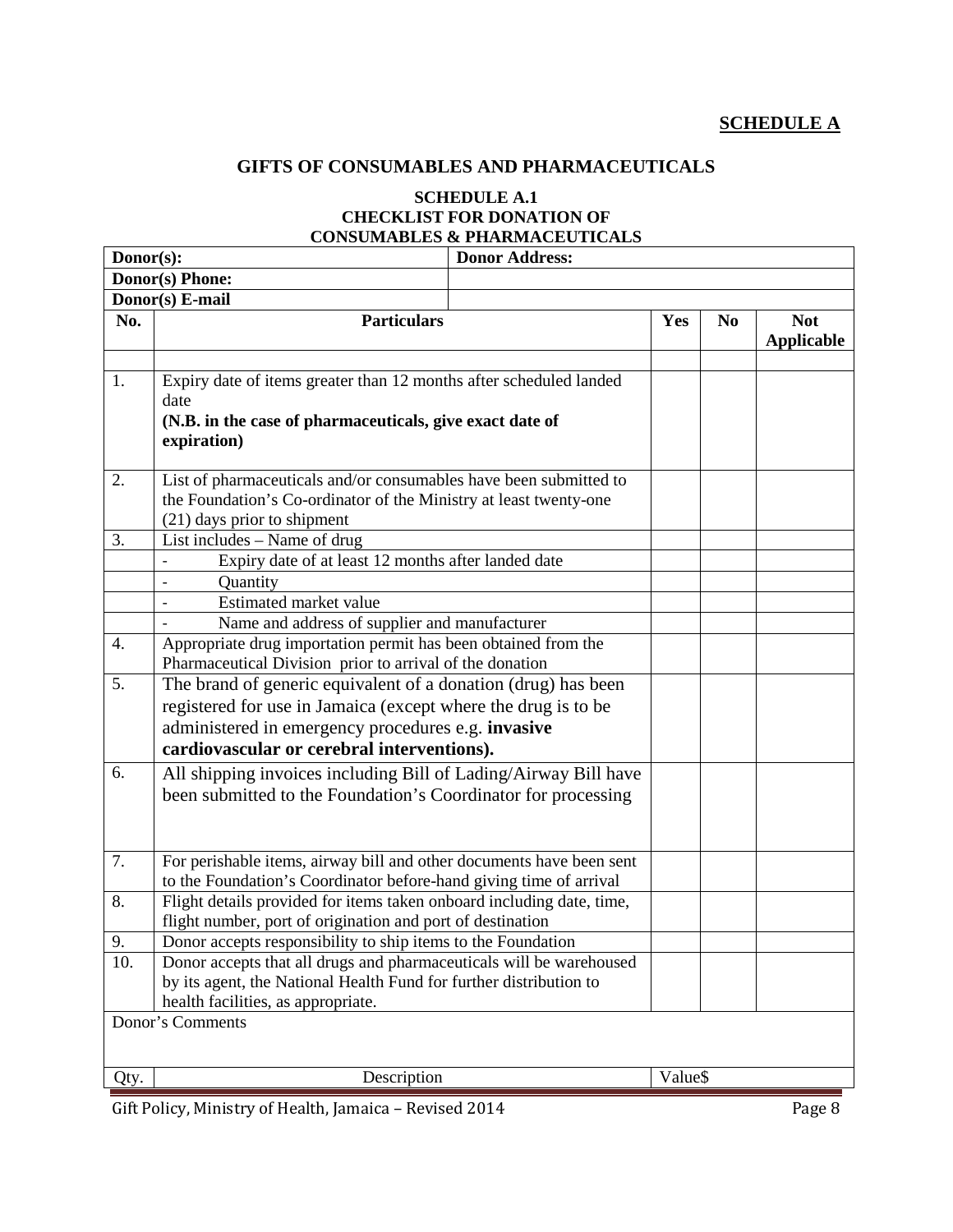| <b>Signature of Recipient:</b> | Authorising Officer: |
|--------------------------------|----------------------|
| Date:                          | Date:                |

## **A.2 GENERAL SPECIFICATIONS**

## **A.2.1 Consumables**

Gifts of consumables must be valued based on acquisition price and in the currency of the country the donor resides.

## **A.2.2 Pharmaceuticals**

The National Health Fund Pharmaceutical Division has full responsibility for all aspects of the procurement of drugs and medical supplies required by the Ministry of Health.

## **A.2.3 Food And Drug Act And Food And Drug Regulations**

The Standards and Regulations Division reserves the right to detain/seize or cause to be reexported, pharmaceuticals imported contrary to the guidelines. Failure to comply with the guidelines is a breach of the FOOD AND DRUG ACT and FOOD AND DRUG REGULATIONS.

#### A.2.4**Customs Act**

Breaches of the CUSTOMS ACT may result in the imposition of fines not exceeding three (3) times the C.I.F. value of the goods.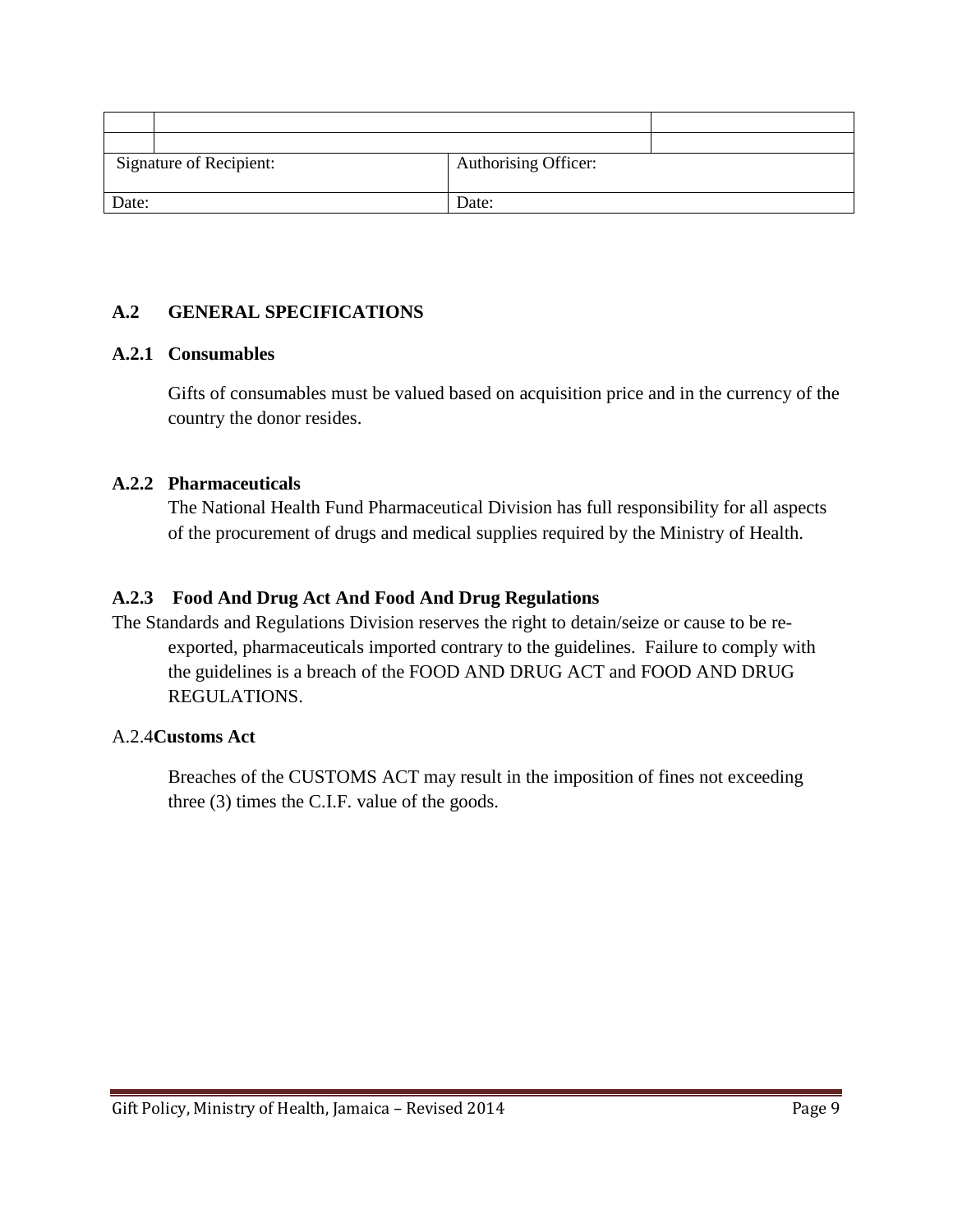## **GIFTS OF ASSETS SCHEDULE B.1 CHECK LIST FOR SPECIFICATIONS OF ITEMS/DONATION OF MEDICAL EQUIPMENT AND OTHER CAPITAL ASSETS**

|                  | Donor(s):<br><b>Donor Address:</b>                                                                             |  |     |                |                                 |         |
|------------------|----------------------------------------------------------------------------------------------------------------|--|-----|----------------|---------------------------------|---------|
|                  | Donor(s) Phone:                                                                                                |  |     |                |                                 |         |
|                  | Donor(s) E-mail                                                                                                |  |     |                |                                 |         |
| No.              | <b>Particulars</b>                                                                                             |  | Yes | N <sub>0</sub> | <b>Not</b><br><b>Applicable</b> |         |
| 1.               | <b>Gifts of Motor vehicle:</b>                                                                                 |  |     |                |                                 |         |
|                  | Age - less than 6 years old<br>a.                                                                              |  |     |                |                                 |         |
|                  | Title, type and vehicle specifications/information<br>b.<br>Vehicle is operational                             |  |     |                |                                 |         |
| 2.               | $c_{\cdot}$<br>Equipment accompanied by:                                                                       |  |     |                |                                 |         |
|                  |                                                                                                                |  |     |                |                                 |         |
|                  | Age ( $X$ -Ray equipment – less than 5 years old)<br>a.                                                        |  |     |                |                                 |         |
|                  | Name Brand<br>b.                                                                                               |  |     |                |                                 |         |
|                  | Service history/manual containing:<br>c.                                                                       |  |     |                |                                 |         |
|                  | <b>Spare Parts List</b><br>$\overline{\phantom{0}}$                                                            |  |     |                |                                 |         |
|                  | Service drawings showing parts numbers                                                                         |  |     |                |                                 |         |
|                  | <b>Circuit Diagrams</b><br>$\overline{\phantom{a}}$                                                            |  |     |                |                                 |         |
|                  | <b>Block Circuit Drawings</b><br>$\overline{\phantom{a}}$                                                      |  |     |                |                                 |         |
|                  | Description of electronic and logic operation<br>$\qquad \qquad -$                                             |  |     |                |                                 |         |
|                  | <b>Troubleshooting Guide</b>                                                                                   |  |     |                |                                 |         |
|                  | <b>Planned Preventive Maintenance Guide</b>                                                                    |  |     |                |                                 |         |
|                  | Operator and service manuals (minimum of 2 copies)<br>d.                                                       |  |     |                |                                 |         |
| 3.               | Authorised agents:                                                                                             |  |     |                |                                 |         |
|                  | Caribbean<br>a.                                                                                                |  |     |                |                                 |         |
|                  | North America<br>$\mathbf{b}$ .                                                                                |  |     |                |                                 |         |
|                  | Europe<br>c.                                                                                                   |  |     |                |                                 |         |
|                  | Latin America<br>d.<br>other<br>e.                                                                             |  |     |                |                                 |         |
| 4.               | Arranged shipment of equipment to Ministry Of Health.                                                          |  |     |                |                                 |         |
| $\overline{5}$ . | List of items showing values being submitted to the                                                            |  |     |                |                                 |         |
|                  | Foundation's Co-ordinator                                                                                      |  |     |                |                                 |         |
|                  | Letter from the donor two weeks in advance to the                                                              |  |     |                |                                 |         |
|                  | Foundation's Co-rdinator, prior to the arrival of the equipment                                                |  |     |                |                                 |         |
|                  | or medical supplies to Jamaica                                                                                 |  |     |                |                                 |         |
| 6.               | Supply the packing list and other invoices and relevant<br>shipping documents to the Foundation's Co-ordinator |  |     |                |                                 |         |
| 7.               | Indelible label on asset depicting:                                                                            |  |     |                |                                 |         |
|                  |                                                                                                                |  |     |                |                                 |         |
|                  | Gift Policy, Ministry of Health, Jamaica - Revised 2014                                                        |  |     |                |                                 | Page 10 |
|                  | Name of Manufacturer                                                                                           |  |     |                |                                 |         |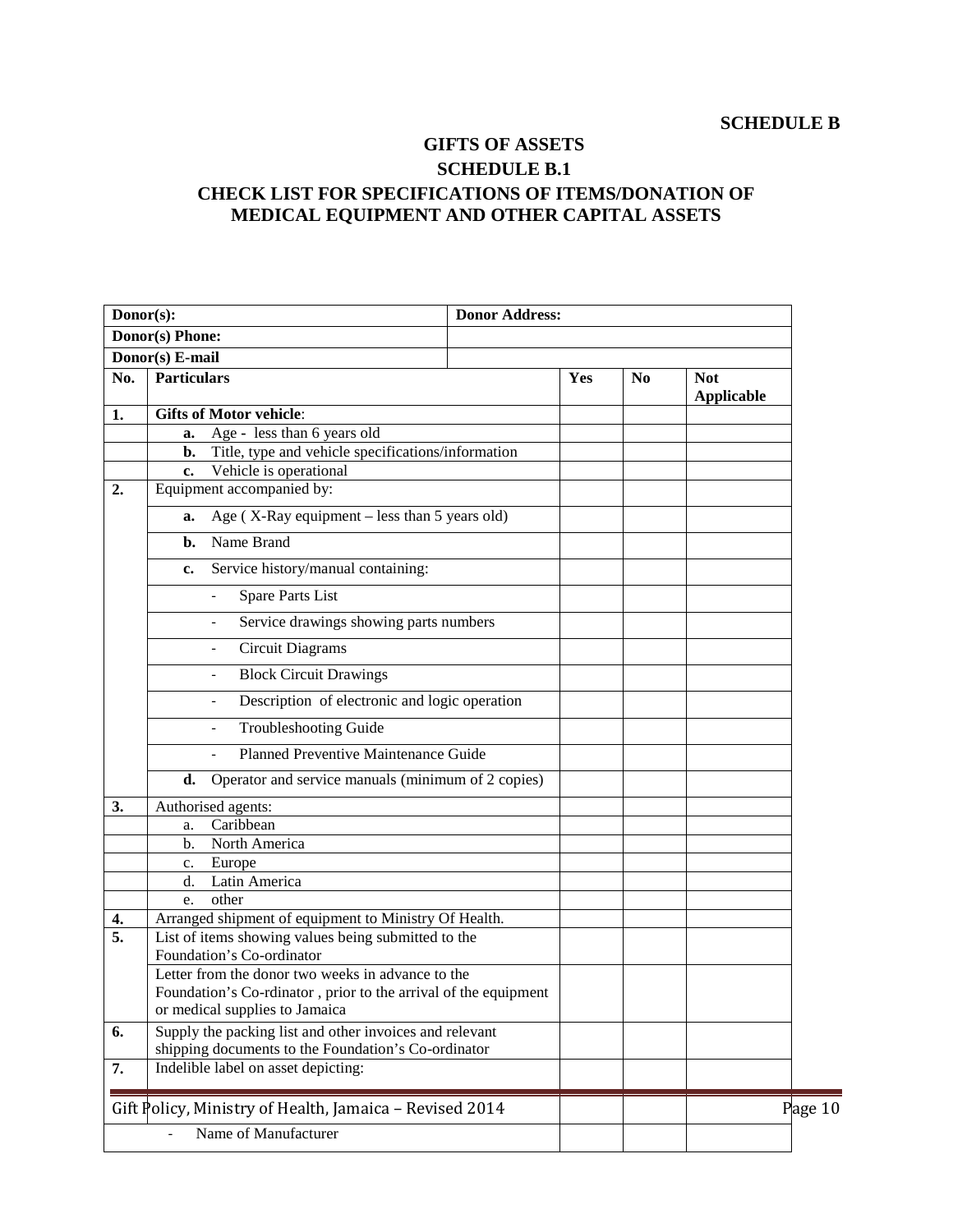|    |                              |                              | Address of manufacturer                                    |  |  |
|----|------------------------------|------------------------------|------------------------------------------------------------|--|--|
|    |                              |                              | Date of manufacture                                        |  |  |
|    |                              |                              | Model number/name                                          |  |  |
|    |                              | Serial number                |                                                            |  |  |
|    | $\overline{a}$               |                              | Name of supplier                                           |  |  |
|    | $\overline{\phantom{0}}$     |                              | Address of supplier                                        |  |  |
|    | $\overline{\phantom{a}}$     | Phone No.                    |                                                            |  |  |
|    | $\overline{\phantom{a}}$     | Fax. No.                     |                                                            |  |  |
|    | $\overline{\phantom{a}}$     |                              | E-mail address/website address                             |  |  |
|    | $\overline{\phantom{a}}$     |                              | Operator/Control instructions in the English Language      |  |  |
| 8. |                              |                              | Following information on equipment should be provided (as  |  |  |
|    |                              | relevant):                   |                                                            |  |  |
|    | a.                           | <b>Electrical Equipment:</b> |                                                            |  |  |
|    |                              |                              | Suitable to operate at voltage(s) 220 volt-50 hertz, 415   |  |  |
|    |                              |                              | volts 50 Hz and/or 110 Volts 50 Hz;                        |  |  |
|    | $\qquad \qquad \blacksquare$ |                              | Able to function correctly at supply voltage variations of |  |  |
|    |                              |                              | $+10\%$ and $-10\%$ ;                                      |  |  |
|    | $\qquad \qquad -$            |                              | Protected against mains line surge conditions              |  |  |
|    |                              |                              | Protected against mains line interference including high   |  |  |
|    |                              |                              | frequency spiking                                          |  |  |
|    | $\qquad \qquad \blacksquare$ |                              | Supplied with electrical line conditioning if Units        |  |  |
|    |                              |                              | cannot function correctly within the stated conditions     |  |  |
|    |                              |                              | Fitted with anti-surge type mains protective devices       |  |  |
|    |                              |                              | N.B. Use of external autotransformers to convert 220volt   |  |  |
|    |                              |                              | Equipment to 110-volt operation or vice-versa;             |  |  |
|    |                              |                              | Conform to IEC 601, and be clearly labelled as to their    |  |  |
|    |                              | compliance                   |                                                            |  |  |
|    |                              |                              | "Plug in" mains electricity-operated equipment:            |  |  |
|    |                              |                              |                                                            |  |  |
|    |                              | $\circ$                      | supplied with a minimum of one $(1)$ metre of              |  |  |
|    |                              |                              | connecting flex tubing                                     |  |  |
|    |                              | $\circ$                      | fitted with a three prong earth/grounded plug              |  |  |
|    |                              | $\circ$                      | suitable for hospital use in a non-brittle material        |  |  |
|    |                              |                              | (rubber based plugs are preferred)                         |  |  |
|    |                              |                              | Electrical safety classification (pictograms may be used)  |  |  |
|    |                              |                              | Suitable for operation at 50 Hz (cps) mains supply:        |  |  |
|    |                              | $\circ$                      | Synchronous motors and timing units must                   |  |  |
|    |                              |                              | operate correctly at 50 Hz                                 |  |  |
|    |                              | $\circ$                      | main frequency anti-interference filters must be           |  |  |
|    |                              |                              | set for 50Hz                                               |  |  |
|    |                              |                              | Critical care equipment supplied with integral,            |  |  |
|    |                              |                              | automatic, rechargeable battery back-up systems            |  |  |
|    |                              |                              | Surgical lighting equipment, fixed or mobile :             |  |  |
|    |                              | $\circ$                      | operate at 12 volts;                                       |  |  |
|    |                              | $\circ$                      | supplied with the necessary mains conversion               |  |  |
|    |                              |                              | units, auto switch gear, battery backup and auto           |  |  |
|    |                              |                              | recharging unit.                                           |  |  |
|    | b.                           | <b>Mechanicals</b>           |                                                            |  |  |
|    | $\qquad \qquad -$            |                              | Gas supply pressure                                        |  |  |
|    | $\overline{a}$               | Water supply:                |                                                            |  |  |
|    |                              | $\circ$                      | pressure of 1 to 3 BAR                                     |  |  |
|    |                              | $\circ$                      | of other levels with integral pressure reducing            |  |  |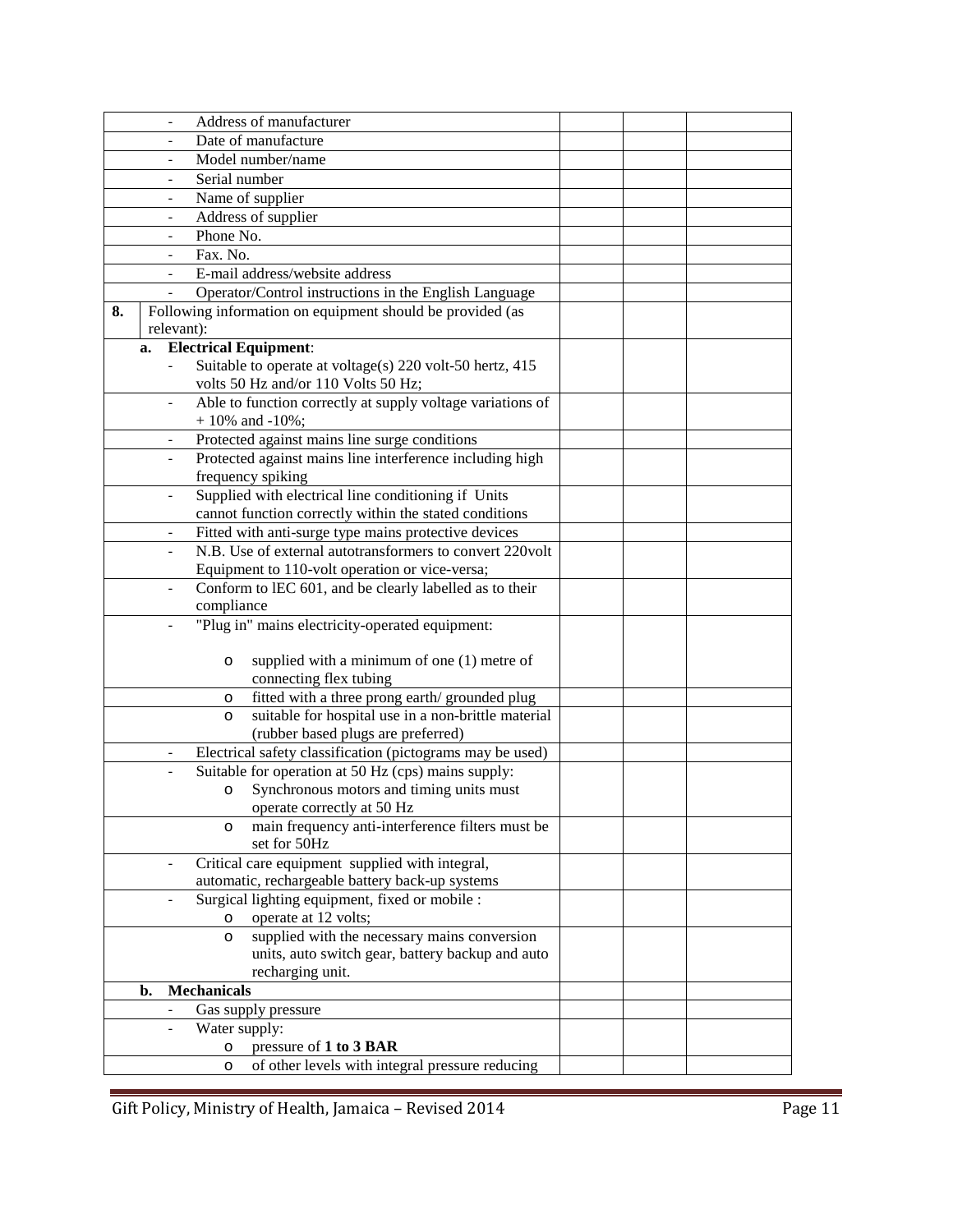| valves/booster pumps                                                 |                        |        |         |  |
|----------------------------------------------------------------------|------------------------|--------|---------|--|
| include a water shut-off valve and non-return<br>$\circ$             |                        |        |         |  |
| valve or anti-syphon flow back control                               |                        |        |         |  |
| Steam supply:                                                        |                        |        |         |  |
| pressure contained with a chamber safety valve<br>$\circ$            |                        |        |         |  |
| has manual operating test/lift arm<br>$\circ$                        |                        |        |         |  |
| Fully tropicalised<br>c.                                             |                        |        |         |  |
| Suitable for prolonged use<br>d.                                     |                        |        |         |  |
| Able to function at temperatures up to 35 Degree Celsius<br>e.       |                        |        |         |  |
| f.<br>Able to function at relative humidity of up to 95%             |                        |        |         |  |
| Electrical power derating factors<br>g.                              |                        |        |         |  |
| Able to coolat elevated temperature rates<br>h.                      |                        |        |         |  |
| Protected from ingress of insects<br>i.                              |                        |        |         |  |
| j.<br>Secured from mold growth in high humidity                      |                        |        |         |  |
| Atmospheric condensation<br>k.                                       |                        |        |         |  |
| Able to function at high sunlight levels<br>l.                       |                        |        |         |  |
| Accessories - devises and additional parts present as follows:<br>9. |                        |        |         |  |
| All necessary accessories supplied and ready for<br>a.               |                        |        |         |  |
| standard operations                                                  |                        |        |         |  |
| Availability of information on recommended<br>b.                     |                        |        |         |  |
| accessories                                                          |                        |        |         |  |
| Complete lists of all accessories available to be<br>c.              |                        |        |         |  |
| presented with quote/gift offer                                      |                        |        |         |  |
| Costs of all accessories available<br>d.                             |                        |        |         |  |
| Able to identify spare parts/accessories<br>e.                       |                        |        |         |  |
| Manufacturer Description & Model #                                   |                        | Serial | Value\$ |  |
|                                                                      |                        | $\#$   |         |  |
|                                                                      |                        |        |         |  |
| Recipient Signature                                                  | Authorizing Signature: |        |         |  |
|                                                                      |                        |        |         |  |
| Date:                                                                | Date:                  |        |         |  |

#### **B.2. MEDICAL EQUIPMENT**

All medical equipment must meet the Ministry of Health's specifications which will be provided upon request.

Where the equipment is already in the possession of the donor, equipment specifications must be sent to the Foundation to be assessed for conformance with Ministry of Health equipment guidelines.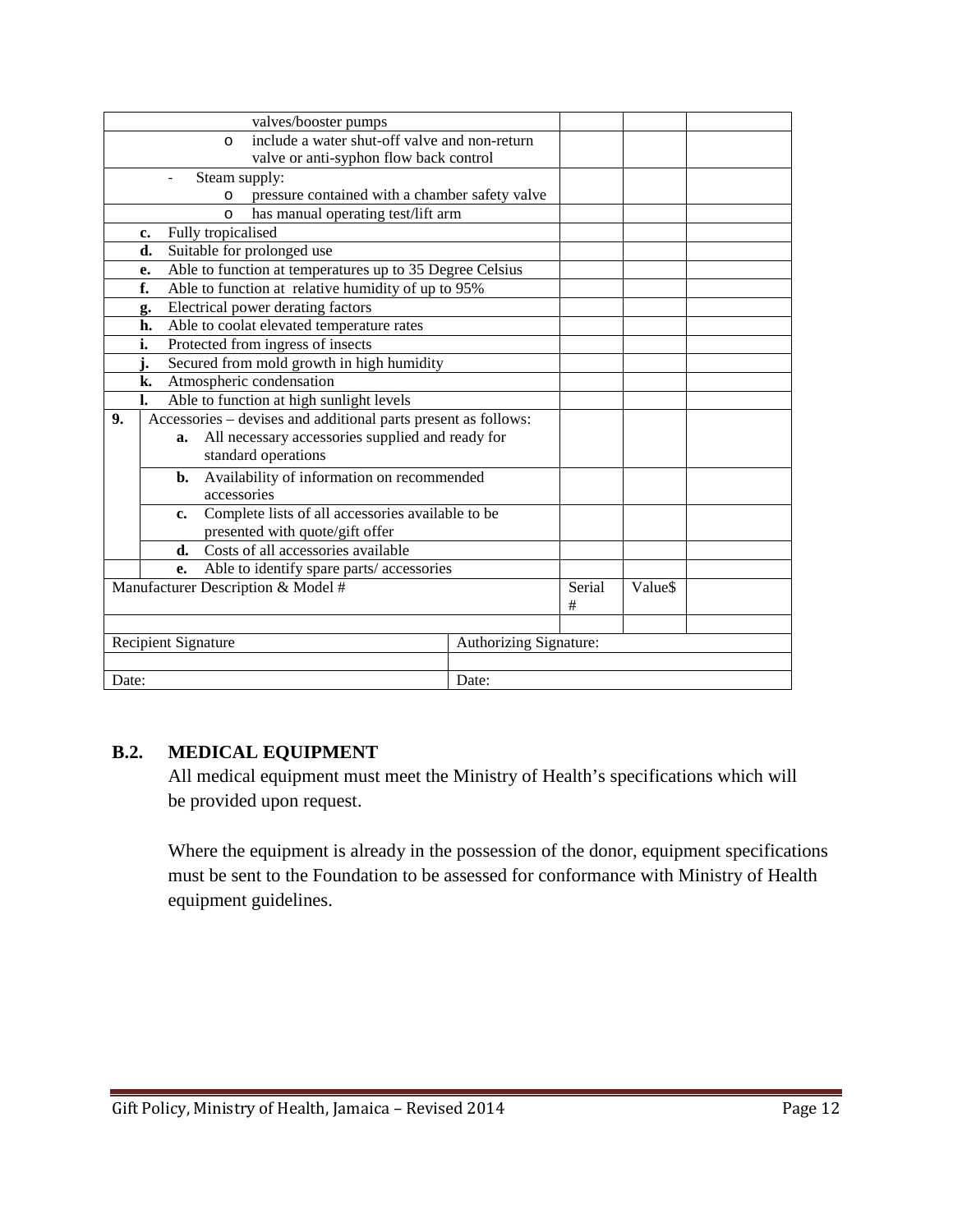#### **SCHEDULE C**

#### **SCHEDULE C.1 CHECK LIST FOR GIFTS OF SERVICES**

| No. | <b>Particulars</b>                                                                                                                                                                                                                                                                                                | Yes | N <sub>0</sub> | <b>Not</b><br><b>Applicable</b> |
|-----|-------------------------------------------------------------------------------------------------------------------------------------------------------------------------------------------------------------------------------------------------------------------------------------------------------------------|-----|----------------|---------------------------------|
| 1.  | Documentation required for Service not exceeding 3<br>months:<br>Local Sponsor/contact prior to conducting<br>medical outreach activities in Jamaica                                                                                                                                                              |     |                |                                 |
| 2.  | Submit letter of intent to the Ministry of Health and Regional<br><b>Health Authority</b>                                                                                                                                                                                                                         |     |                |                                 |
| 3.  | Obtain recommendation of activity (3 months prior) from:                                                                                                                                                                                                                                                          |     |                |                                 |
|     | Local/Regional Health Authority                                                                                                                                                                                                                                                                                   |     |                |                                 |
|     | Ministry of Health<br>$\bullet$                                                                                                                                                                                                                                                                                   |     |                |                                 |
| 4.  | Submit required documentation for registration with<br>appropriate Professional Council in keeping with the<br>prescribed guidelines                                                                                                                                                                              |     |                |                                 |
| 5.  | Obtain special registration with appropriate Professional<br>Council                                                                                                                                                                                                                                              |     |                |                                 |
| 6.  | Obtain authorization for importation of any item classified as<br>a pharmaceutical (Drug Permit).                                                                                                                                                                                                                 |     |                |                                 |
| 7.  | Request Custom clearance for importation of medical<br>equipment and sundries through the Foundation<br>N.B. Exemption from duties can be requested                                                                                                                                                               |     |                |                                 |
| 8.  | Upon completion of service, submit a report of activities to<br>Local/Regional Health Authority and copied to the Director<br>International Cooperation in Health within seven (7) days<br>after the leaving the country.<br>N.B. Failure to comply will result in automatic non-<br>approval for future missions |     |                |                                 |
| 9.  | Receive approval of draft and final report of activities in<br>Jamaica prior to publication                                                                                                                                                                                                                       |     |                |                                 |

#### **C.2.2 REQUIREMENTS/RESPONSIBILITIES**

The Ministry of Health has the responsibility for the health and welfare of the Jamaican population and in recognition of this there needs to be proper standards for monitoring of volunteer teams that come to the Island. Please see revised edition of Policy and Procedures Guidelines for Overseas Medical Missions at [www.moh.gov.jm](http://www.moh.gov.jm/) .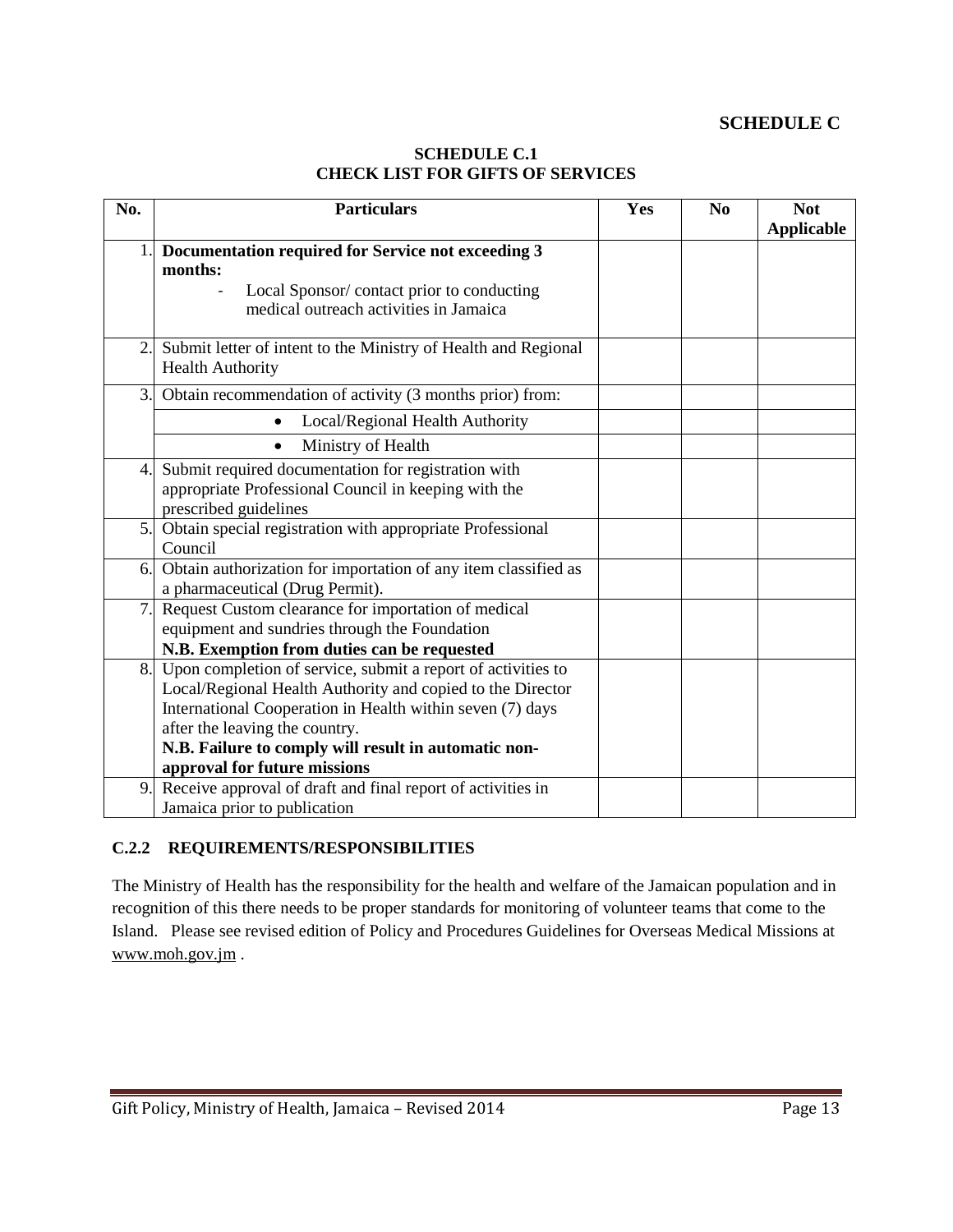#### **SCHEDULE D.1**

#### **CHECKLIST FOR DONATION OF**

#### **CASH & CASH EQUIVALENTS**

| No. | <b>Particulars</b>                                                           | Yes | No | <b>Not</b> |
|-----|------------------------------------------------------------------------------|-----|----|------------|
|     |                                                                              |     |    | Applicable |
|     | Source of funds are legitimate                                               |     |    |            |
|     | Donor accepts responsibility to wire/transfer funds to MOH's bank<br>account |     |    |            |

## **D.2 SPECIFICATIONS - GIFTS OF MONEY**

- a. Gifts of money must be aligned to a project in collaboration with the Ministry of Health. The details must be provided to facilitate prior approval by relevant local Authority.
- **b.** All donors of gifts of money, whether private individual, private entity or publicly traded company are required to provide the following to ascertain the legitimacy of the gift:
	- **a.** source(s) of funds;
	- **b.** proof of employment (where applicable);
	- **c.** proof of address.
- c. Where the donor is a private entity, details of the entity and its owner should be provided.
- d. Where the donor is a publicly traded company, details of the company including its ten (10) largest shareholders should be provided.